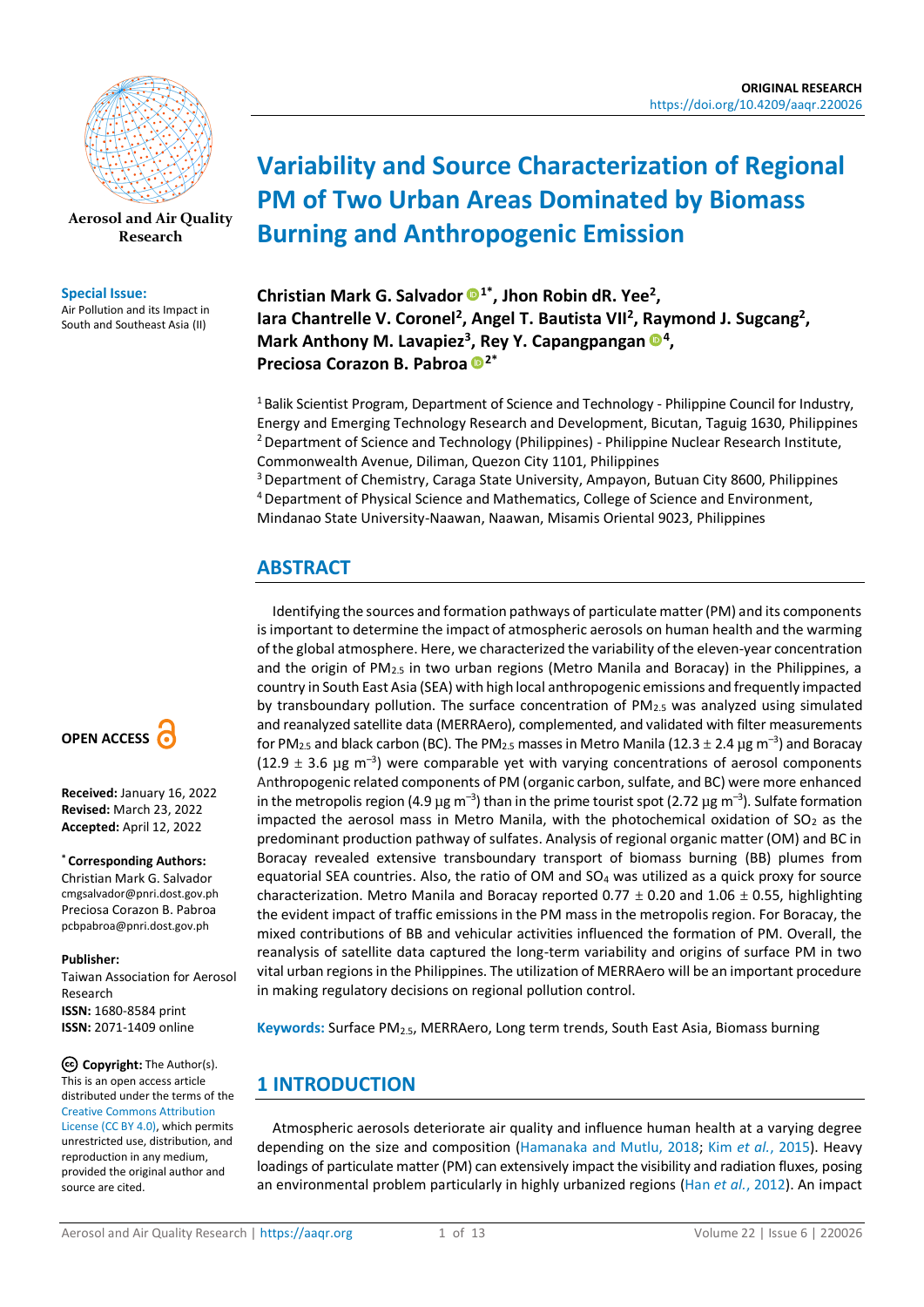analysis of air pollutants indicated that the reduction of  $PM_{2.5}$  (particles with diameter less than 2.5  $\mu$ m) by 4  $\mu$ g m<sup>-3</sup> will prevent close to 8000 heart failure incidents, which translates to a third of a billion US dollars fewer expenses every year (Shah *et al.*[, 2013\)](#page-12-0). Unlike other typical atmospheric pollutants (e.g., CO), airborne PM poses multiple health hazards due to its heterogeneous components that can cause unique sickness depending on their concentration and distribution in the particle phase. The typical composition of atmospheric aerosols includes black carbon (BC), organic matter (OM), sulfates, and nitrates, which have different sources and formation pathways [\(Hallquist](#page-10-3) *et al.*, 2016; [Kalisa](#page-10-4) *et al.*, 2019[; Seinfeld and Pandis, 2016\)](#page-11-0). Understanding the variability of the mass concentration of PM and its components is a crucial insight for the treatment and prevention of several respiratory and cardiovascular diseases related to exposure to PM. This is also vital in developing environmental policies for the long-term reduction of the emission of atmospheric aerosols.

Two of the most prominent PM sources are anthropogenic and biomass burning (BB) activities. Human-related endeavors primarily include the transportation sector (i.e., vehicle exhausts) and industrial emissions that significantly impact the PM mass concentration and composition in highly urbanized regions [\(Duarte and Duarte, 2020\)](#page-10-5). Traffic emissions heavily influenced several developed regions across the globe [\(Martínez-Cinco](#page-11-1) *et al.*, 2016; [Pabroa](#page-11-2) *et al.*, 2011; [Sowlat](#page-12-1) *et al.*[, 2016;](#page-12-1) Tolis *et al.*[, 2014\)](#page-12-2) through the emission primary PM. Vehicular activities also emit volatile organic compounds (e.g., benzene, toluene, trimethylbenzene, and xylene) and NO<sup>x</sup> that serves as precursors for aerosol nucleation/formation events (Guo *et al.*[, 2020;](#page-10-6) [Tsiligiannis](#page-12-3) *et al.*, 2019). On the other hand, biomass burning events, which include domestic cooking, agricultural and residue burning, and forest fires, drastically contribute to PM mass observed at local, regional, and global scales (Chen *et al.*[, 2017\)](#page-10-7). During the combustion process, a suite of organic compounds partitioned in both the gas and particle phase are also emitted that can modify both the physical (e.g., size) and chemical properties (e.g., hygroscopicity and radiation absorption) of atmospheric aerosols (Kong *et al.*[, 2021;](#page-10-8) [Salvador](#page-11-3) *et al.*, 2021; [Vidovic](#page-12-4) *et al.*, 2020; Xie *et al.*[, 2019\)](#page-12-5). Biomass burning events, particularly the large-scale combustion processes, are typically characterized by seasonal variation, which sometimes follow the trends of meteorology (e.g., humidity and temperature) and agricultural practices (e.g., burning of residues). Distinguishing the dominant source of PM at certain period, whether anthropogenic or biomass burning, is necessary to implement the proper environmental policies targeted on curbing the immediate enhancements of the PM. Typically, particle-phase tracers such as levoglucosan [\(Simoneit](#page-12-6) *et al.*, 1999[; Zhang](#page-12-7) *et al.*[, 2012\)](#page-12-7) and di-acids such as phthalic acid (He *et al.*[, 2018;](#page-10-9) [Salvador](#page-11-4) *et al.*, 2016) are used to differentiate pyrolysis events or the urban emissions from traffic and industries. A readily available metric that can immediately provide insights into prevailing emissions should be developed and utilized, particularly at a regional scale.

In this work, we explore the eleven-year profile of the regional PM and the major aerosol components (BC, OC, SO4) of two important tropical areas in the Philippines using simulated ground concentration output from the Modern-Era Retrospective Analysis for Research and Applications Aerosol Reanalysis (MERRAero) developed by the Global Modeling Assimilation Office (GMAO). MERRAero provides an estimate of the surface level PM2.5 through constraining Aerosol Optical Depth (AOD) and Goddard Chemistry, Aerosol, Radiation, and Transport (GOCART) aerosol module [\(Buchard](#page-10-10) *et al.*, 2016). The applicability of MERRAero in providing PM2.5 concentrations was previously validated over India [\(Mahesh](#page-11-5) *et al.*, 2019; [Navinya](#page-11-6) *et al.*, 2020), Europe [\(Provençal](#page-11-7) *et al.*[, 2017a\)](#page-11-7), Israel and Taiwan [\(Provençal](#page-11-8) *et al.*, 2017b), southern Philippines [\(Salvador](#page-11-9) *et al.*, [2022\)](#page-11-9), and United States [\(Buchard](#page-10-10) *et al.*, 2016[; Saunders and Waugh, 2015\)](#page-11-10). The ratio of sulfate  $(SO<sub>4</sub><sup>2–</sup>)$  and OM in the atmospheric aerosols estimate the relative contribution of anthropogenic and biomass burning sources to account for the high PM mass events [\(Saunders and Waugh,](#page-11-10)  [2015\)](#page-11-10). An evident increase in OM corresponds to regional combustion processes while industrial sources induce the enhancement of sulfate in the particle phase. A value of more than 1.0 corresponded to wildfire emissions while ratios below 0.7 were typically observed in areas with strong anthropogenic impact. Here, we assess the variation of the  $OM-SO<sub>4</sub>$  ratio in the two regions, particularly during episodes of strong influence of transported biomass burning plumes. This was complemented with our integrated filter-based black carbon speciation analysis that can efficiently separate biomass burning and vehicular emissions, thus validating the proxy ratio from MERRAero that can immediately provide source apportionment information.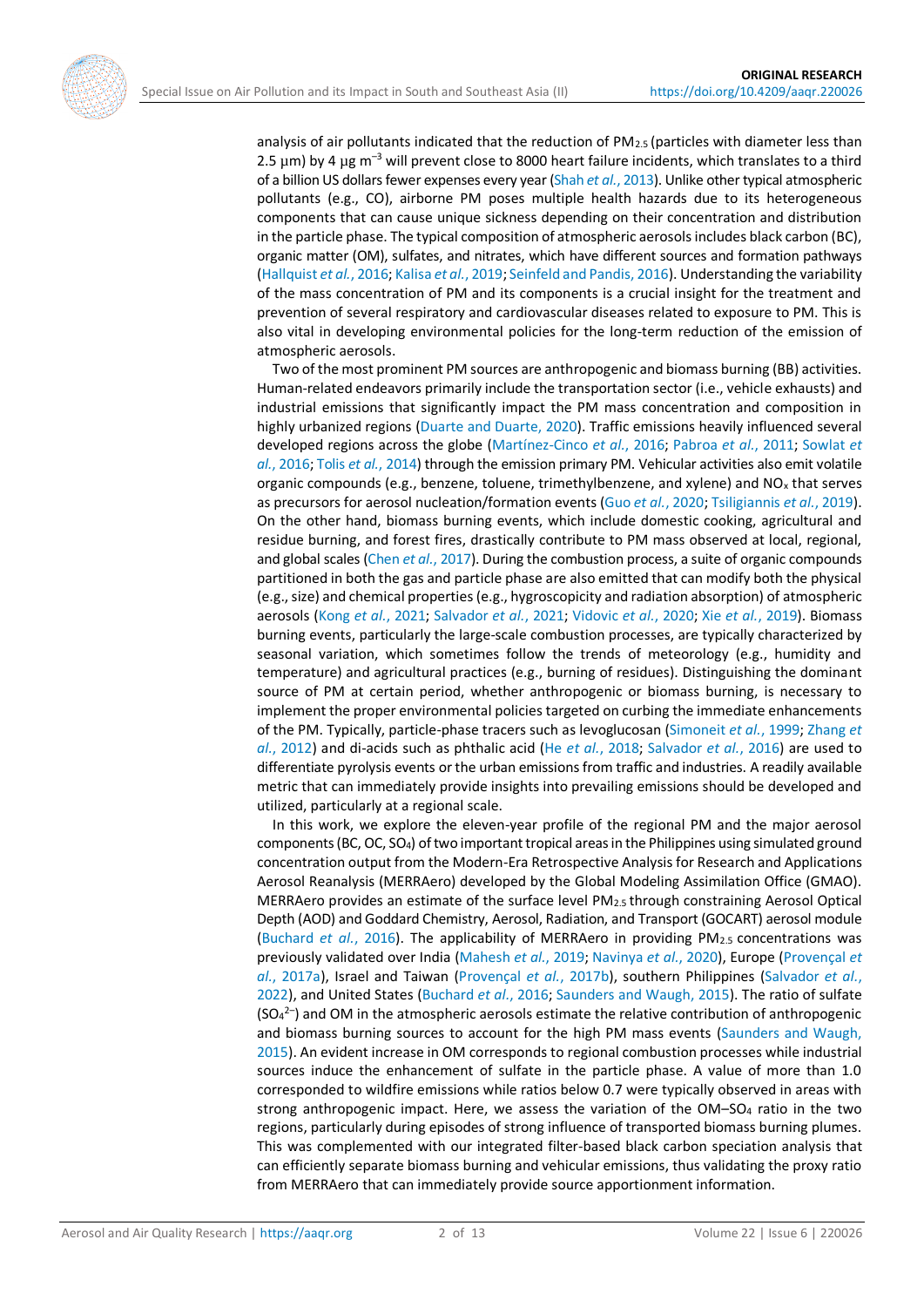

# **2 METHODOLOGY**

#### **2.1 Site Description of Metro Manila and Boracay**

Metro Manila and Boracay, two of the most known urban regions in the Philippines, are the focus areas of this study (see [Fig. 1\)](#page-2-0). Metro Manila (14.6091°N, 121.0223°E) is the country's national capital region (NCR), which is comprised of 16 cities. The total area of NCR is 619.57 sq. kilometers with a dense population of 13,484,462 in 2020. Heavy traffic is one of the urban dilemmas of Metro Manila due to increasing vehicle volume in the region. In 2015, the traffic analysis zone indicated that Metro Manila had a population density above 20,000 persons  $km^{-2}$ which caused the average travel time per person of 1.17 hours in 2014 and will escalate up to 1.33 hours in 2030 (Rith *et al.*[, 2020\)](#page-11-11). Gaseous emission of CO<sup>2</sup> from the transportation sector in Metro Manila was estimated to be 13.78 million tonnes and is expected to increase to 27.90 tonnes in 2040 [\(Ahanchian and Biona, 2014\)](#page-9-0). Between 2010 and 2020, the average surface temperature and wind speed were 26.2  $\pm$  1.3°C and 4.8  $\pm$  1.1 m s<sup>-1</sup>, respectively.

Boracay (11.9674°N, 121.9248°E) is a small island in the mid-Philippines and a famous tourist destination of both local and foreign citizens. In 2015, the number of tourists increased to 1.5 million, contributing to unprecedented anthropogenic activities in this area [\(Limates](#page-10-11) *et al.*, 2016). It has a total area of 10.32 sq. kilometers, with significantly fewer residents than Metro Manila (32,267 in 2015). Similar to Metro Manila, the climate in Boracay is influenced by cool northeast wind (Amihan) and southwest wind (Habagat) that both modify the variability of ambient atmospheric pollutants. Between 2010 and 2020, the average surface temperature and wind speed in Boracay were 28.3  $\pm$  1.1 °C and 6.7  $\pm$  1.7 m s<sup>-1</sup>, respectively.

<span id="page-2-0"></span>

**Fig. 1.** Geographical locations of Metro Manila (star symbol) and Boracay (circular symbol) in the Philippines. Included in this figure is the layer of world population density estimate for 2016, which highlights the urbanized conditions in the two sites where at least 1,908 persons are residing per square kilometers (Urban). For extreme urban conditions like Metro Manila, 26,331 or more live per square kilometer which may influence the atmospheric conditions in this area.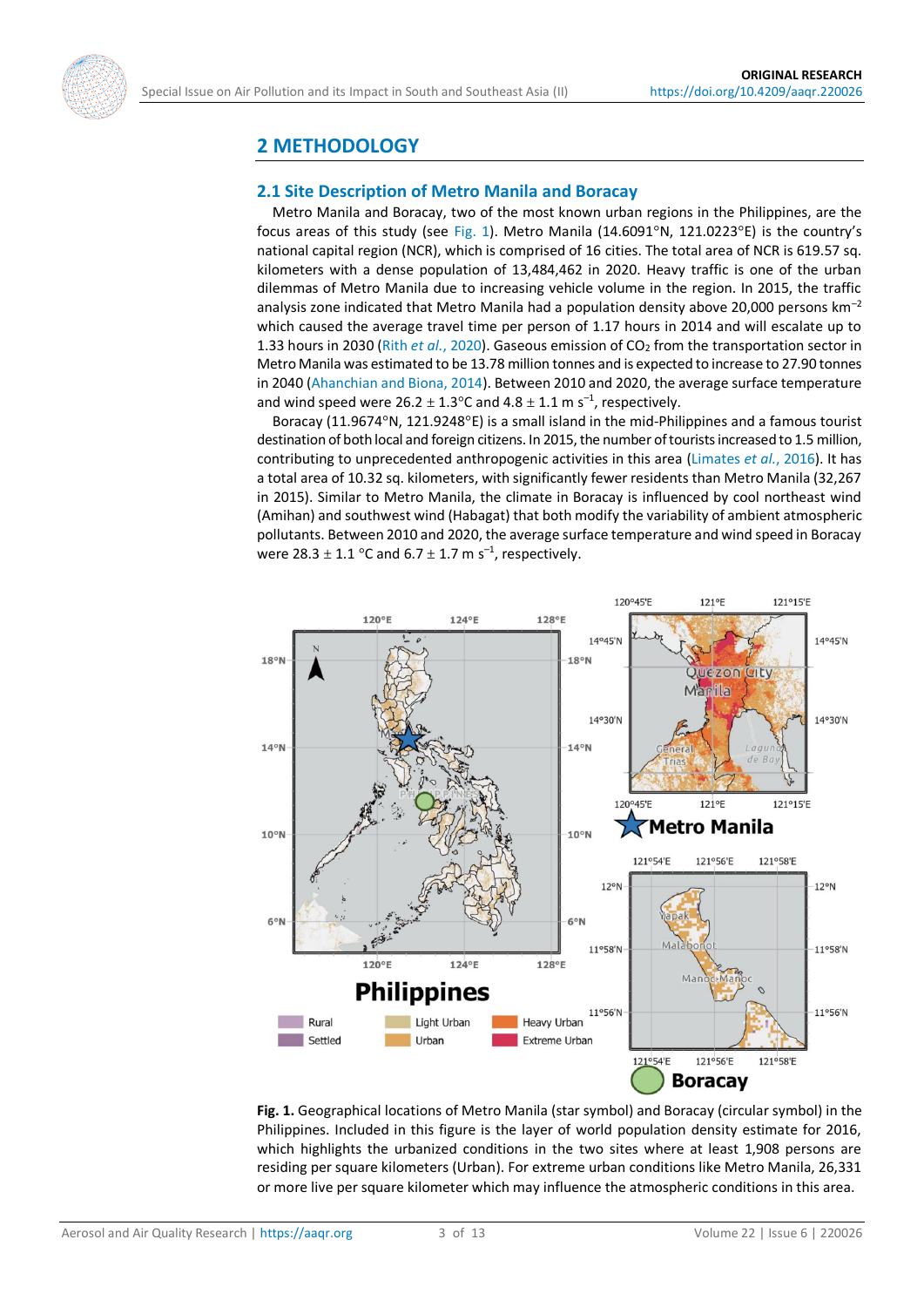

## **2.2 Characterization of Regional PM2.5 and Aerosol Components Using MERRAero**

MERRAero provides a simulated surface mass concentration of fine aerosols (PM with diameter  $\leq$  2.5  $\mu$ m) based on the GOCART concentrations of the major aerosol components. MERRAero total PM2.5 is given as follow:

<span id="page-3-0"></span>
$$
PM_{2.5} = 1.375 \times (SO_4) + 1.4 \times [OC] + [BC] + [DS_{2.5}] + [SS_{2.5}]
$$
\n(1)

where SO<sub>4</sub>, OC, and BC are the simulated concentration of sulfate, organic carbon, and black carbon, respectively. The factor 1.375 was utilized to convert the sulfate concentration to neutralized ammonium sulfate, which is considered a major component of atmospheric aerosols. The 1.4 multiplier accounts for the conversion of organic carbon to organic matter (OM), a particular converter factor applicable for urban sites like Metro Manila and Boracay [\(Turpin and Lim, 2001\)](#page-12-8). DS2.5 and SS2.5 are dust and sea salt with a size less than or equal to 2.5 µm. MERRAero provides global data for 72 atmospheric vertical layers over a uniform grid size of 0.5° latitude  $\times$  0.625° longitude (approx. 55 km  $\times$  70 km). More details on the simulation and reanalysis procedure used in MERRAero (e.g., assimilation of bias-corrected MODIS AOD) can be found in prior studies [\(Buchard](#page-10-10) *et al.*, 2016; [Provençal](#page-11-7) *et al.*, 2017a; Provençal *et al.*[, 2017b\)](#page-11-8).

The hourly and monthly surface simulated concentration of the atmospheric aerosol components were accessed using the Goddard Interactive Online Visualization ANd aNalysis Infrastructure (Giovanni) Air Quality Online tool [\(http://giovanni.gsfc.nasa.gov\)](http://giovanni.gsfc.nasa.gov/) [\(Acker and Leptoukh, 2007;](#page-9-1) [Berrick](#page-10-12) *et al.*, 2009; [Prados](#page-11-12) *et al.*, 2010). Giovanni is a free and readily available asynchronous web-service-based workflow management system that provides several NASA remote sensing data and other Earth Science data for different applications such as air quality analysis and public health improvement. Currently, it has more than 150 data sets with at least 1000 geophysical properties. Besides the data access, Giovanni was utilized in this study for spatial maps of several data variables, animations, and area-averaged time series.

#### **2.3 Integrated Filter PM2.5 Collection**

Ground-based filter collection was implemented in Boracay and Metro Manila using Gent Dichotomous sampler to capture both coarse and fine aerosols. The samplers were deployed twice a week (Wednesday and Sunday) to account for weekday and weekend emissions. Sampling time both starts and ends at midnight with a constant on and off procedure every hour to reduce the filter mass overloading, particularly during the period of heavy traffic emissions. Pre-weighed Nuclepore filters were used to collect particulate matter, which were stored at low-temperature conditions (~8°C) after the aerosol collection to reduce particle loss.

### **2.4 Gravimetric Analysis PM2.5 and Speciation of Black Carbon Sources**

After the filter collection, nuclepore filters were conditioned in a clean room with controlled R.H. and temperature (i.e., 30–40% and 20–23 $^{\circ}$ C) at least 24 hours before gravimetric mass analysis using a microbalance. An M34D Smokestain Reflectometer with  $\varepsilon$  = 7 m<sup>2</sup> g<sup>-1</sup> ( $\varepsilon$ : the average fine particle mass absorption coefficient) and Multi-wavelength Absorption Black Carbon Instrument (MABI) were utilized to characterize the BC components of PM.

# **3 RESULTS AND DISCUSSION**

#### **3.1 Sources and Seasonal Profile of PM2.5**

[Fig. 2 s](#page-4-0)hows the eleven-year time series of the speciated components of  $PM_{2.5}$  generated from satellite data and MERRAero model simulation. The calculated PM2.5 mass concentrations of Metro Manila and Boracay were 12.3  $\pm$  2.4 and 12.9  $\pm$  3.6 µg m<sup>-3</sup>, with a max of 20.4 and 25.7 µg m<sup>-3</sup> concentration, respectively. Included also in [Fig. 2](#page-4-0) are the ground-based analyses of  $PM_{2.5}$  using 24-hour integrated samplers (turquoise shaded region). Evidently, the MERRAero simulation underestimated the PM2.5 mass concentration, particularly for the metropolis site. The average PM<sub>2.5</sub> masses of Metro Manila and Boracay were 26.7  $\pm$  12.2 and 20.9  $\pm$  10.5 µg m<sup>-3</sup>, which the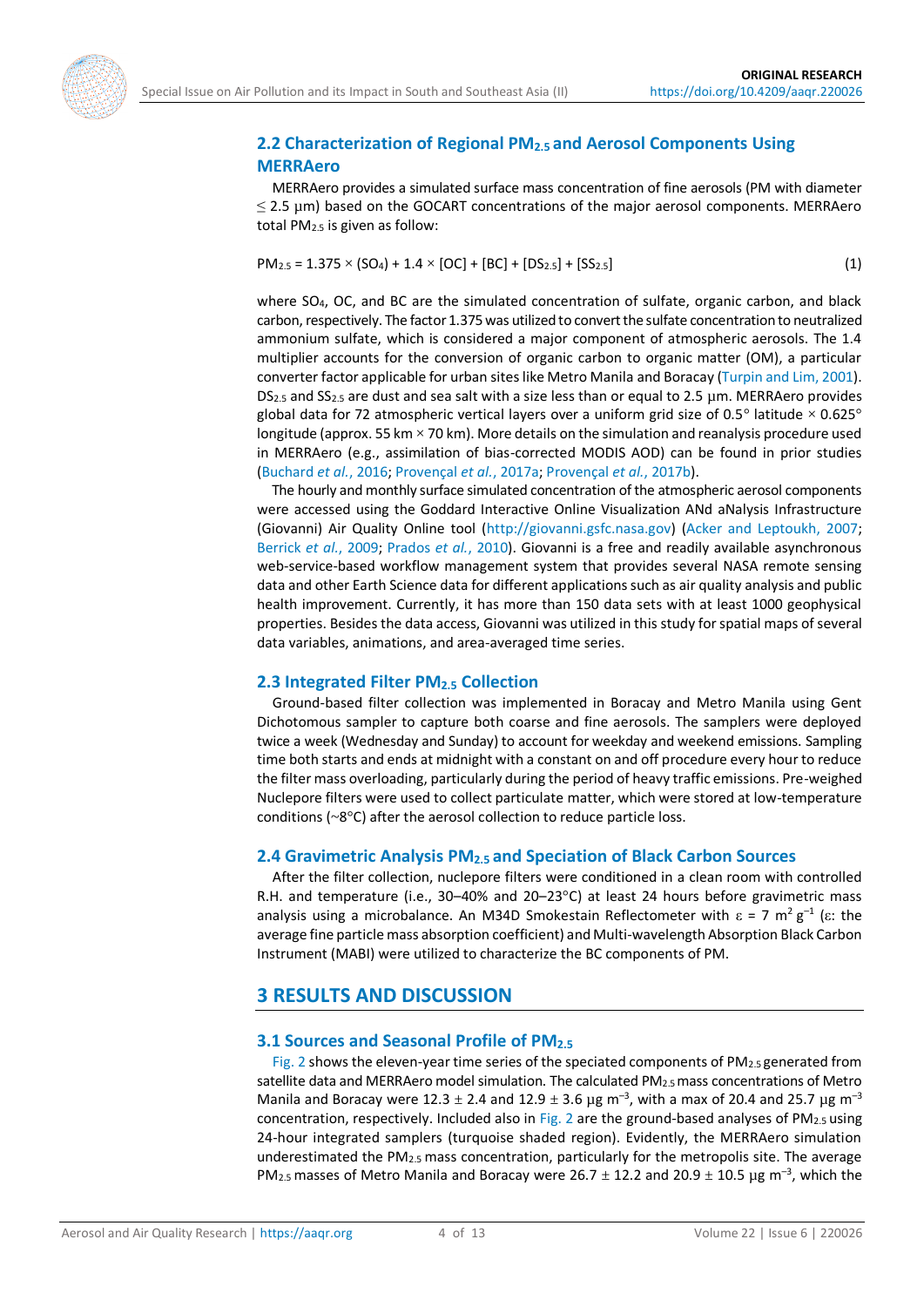<span id="page-4-0"></span>

**Fig. 2.** The stacked concentration of the PM composition of Metro Manila (left) and Boracay (right). The black line represents the simulated mass concentration of  $PM_{2.5}$ , calculated from the sum of the masses of individual species. The red dotted line shows the regression line of the PM mass during the 11-year measurement. The turquoise shaded region is the period when ground measurements PM collections were implemented in Metro Manila (Valenzuela City) and Boracay.

simulated PM2.5 only estimated by 50 and 74%, respectively. The lower mass concentration from MERRAero was well expected due to unaccounted particulate nitrate ( $NO<sub>3</sub>^-$ ) in the PM mass construction (see [Eq.](#page-3-0) (1)) [\(Provençal](#page-11-7) *et al.*, 2017a). In a highly urbanized area like Metro Manila,  $NO<sub>3</sub>$  is a major component of particulate matter, generated from the oxidation of nitrogen dioxides (NO*x*).

The weather pattern of the Philippines, which impacts the concentration of atmospheric aerosols, is influenced by two major seasons that are classified based on temperature and rainfall amount. Between June to November, the Philippines is under a rainy season while the rest of the year is characterized by a hot dry season [\(Matsumoto](#page-11-13) *et al.*, 2020). T-test analysis indicated a significant difference (p < 0.01) in PM mass of Metro Manila observed between the dry (13.0  $\pm$ 1.2  $\mu$ g m<sup>-3</sup>) and wet (11.5  $\pm$  1.0  $\mu$ g m<sup>-3</sup>) seasons. In comparison, the average regional fine aerosols masses of Boracay during the two seasons were comparable ( $\sim$ 12  $\mu$ g m<sup>-3</sup>). The distinction of the mass of PM of National Capital Region due to seasons was attributed to the enhanced organic matter during the wet season (2.29  $\pm$  0.29  $\mu$ g m<sup>-3</sup>; Dry: 1.64  $\pm$  0.14  $\mu$ g m<sup>-3</sup>), particularly between August–October when transboundary plumes with a high concentration of biomass burning compounds. This will further be explained in the succeeding section. Moreover, the pronounced occurrence of typhoons during the wet season, particularly between July and September, also elevated the concentration of PM of Manila during the  $2<sup>nd</sup>$  half of the year. Approximately 20 tropical cyclones influence the meteorological conditions of the northern side of the Philippines (e.g., Luzon island) and the air quality. Before the typhoon landfalls, stagnant meteorological conditions induced the accumulation of air pollutants, as observed in prior studies [\(Chow](#page-10-13) *et al.*, [2018;](#page-10-13) Lin *et al.*[, 2021;](#page-10-14) [Wu, 2021\)](#page-12-9). The detailed effect of typhoons on Manila's air quality will be further explored in succeeding studies.

The two sites recorded comparable mass concentrations (i.e.,  $\sim$ 12 µg m<sup>-3</sup>, se[e Fig. 3\)](#page-5-0), yet with different distribution of major PM components. The Boracay site was highly influenced by sea salt, 75% of the calculated PM mass. The proximity of these regional background stations to coastal and marine sites enhanced the concentration of seas salt components of aerosols. On the other hand, the highly urbanized region of Metro Manila reported only 55% mass accounted to sea salt due to the dominant contribution of sulfates from vehicular, industrial, and fossil fuel combustion emissions. Here, we chiefly attributed the elevated concentration of sulfate to transportation activities, which is highly rampant in the heavily urbanized metropolis. Petroleumbased fuels used in automobiles consist of sulfur compounds that are oxidized to SO<sub>2</sub> during the combustion process (Xie *et al.*[, 2020\)](#page-12-10). Indeed, particulate inorganic nitrate is a better tracer for transportation activities. However, simulation of particulate bound nitrate is still unavailable in MERRAero. During the eleven-year measurement, 22% of the mass of atmospheric aerosol was from sulfate, while the Boracay has less than 10% of PM<sub>2.5</sub> accounted to sulfate. On average, the sulfate mass concentration in the megacity was 2.62  $\mu$ g m<sup>-3</sup>, while Boracay reported 1.24  $\mu$ g m<sup>-3</sup>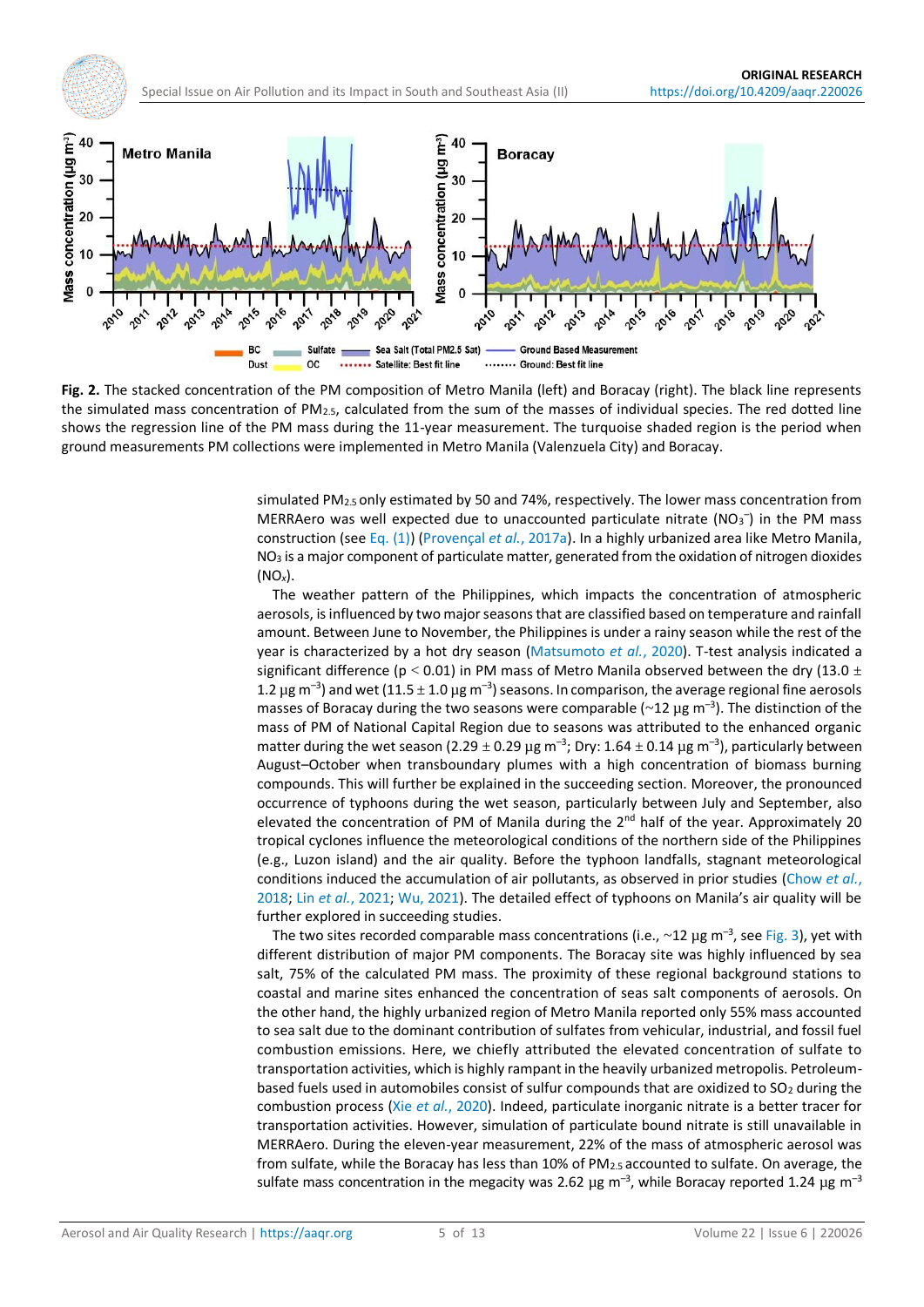<span id="page-5-0"></span>



Fig. 3. (left) Comparison of PM<sub>2.5</sub>, BC, OC, and SO<sub>4</sub> average mass concentration of Manila and Boracay. (Right) Time-averaged map of organic carbon in South East Asia during the strong transboundary transport of BB plumes of Sept 2019.

(se[e Fig. 3\)](#page-5-0). This clearly shows the evident influence of anthropogenic activities, particularly from the transportation section, in the atmospheric aerosol mass in highly urbanized areas like Metro Manila.

#### **3.2 Variability of Regional Black Carbon, Organic Matter, and Sulfate**

The regional BC of Metro Manila and Boracay also showcased the differences in the contribution of anthropogenic activities in the two areas. During the eleven-year measurement period, Metro Manila recorded 0.30  $\pm$  0.16 µg m<sup>-3</sup> average concentration of BC, twice the mean values observed in Boracay (0.17  $\pm$  0.16 µg m<sup>-3</sup>, se[e Fig. 3\)](#page-5-0). The black carbon in the megacity was enhanced by the extensive vehicular activities, which emit high levels of BC. Moreover, Metro Manila is also dominated by vehicles with pre-EURO engines (e.g., public utility vehicles) that exacerbated the black carbon in the megacity. A previous study about carbonaceous aerosol in Metro Manila indicated that inefficient combustion processes dominated the megacity [\(Bautista](#page-10-15) *et al.*, 2014). Surprisingly, the suburban site of Boracay reported 28 days with more than 1.0  $\mu$ g m<sup>-3</sup> BC from satellite measurements, compared to only 16 days in the Metropolis area. High BC loading days in Boracay occurred mostly during September 2015 and 2019, which was suspected of coming from transboundary transport of biomass burning. Backward trajectory analysis (see [Fig. S1](https://doi.org/10.4209/aaqr.220026) in supplement) indicated that the majority of the plumes arriving in September 2019 were predominantly coming from the southeast (i.e., Malaysia, Cambodia, and Vietnam) while other years showed mixed sources (i.e., west the Pacific Ocean). Comparison with ground-based measurement indicated that the regional BC concentration can account for 42% of the locally detected BC in Boracay while only 5% in Manila. MERRAero underestimates the mass concentrations of aerosol components in highly urbanized regions such as Metro Manila due to several point sources (e.g., vehicular and industrial), which the satellite data cannot completely simulate.

Organic matter was the major faction of the fine aerosols for both sites. During the elevenyear measurements, the average OM masses in PM<sub>2.5</sub> were 1.97  $\pm$  0.72 and 1.31  $\pm$  1.17  $\mu$ g m<sup>-3</sup> (see [Fig. 3\)](#page-5-0), which accounts for 16 and 10% of PM2.5 in Metro Manila and Boracay, respectively. Similar to BC, no evident monthly and yearly trends were observed except for the two periods (September 2015 and 2019) with prominent spikes of OM, particularly in Boracay with less amount of OM in the atmosphere. The OM in Boracay reached as high as 7.29 and 10.86  $\mu$ g m<sup>-3</sup> during the two events, which were 456 and 729% increase from the eleven-year average. Based on the remote analysis of organic carbon in Southeast Asia (se[e Fig. 3](#page-5-0) and [Fig. S2](https://doi.org/10.4209/aaqr.220026) in supplement), the enhancement of surface-level organic carbon during the two periods started in the southwest of the Philippines, which drastically increased the OM in the mid and southern regions of the Philippine as these events were also observed in Southern Philippines (see [Fig. S3](https://doi.org/10.4209/aaqr.220026) in supplement).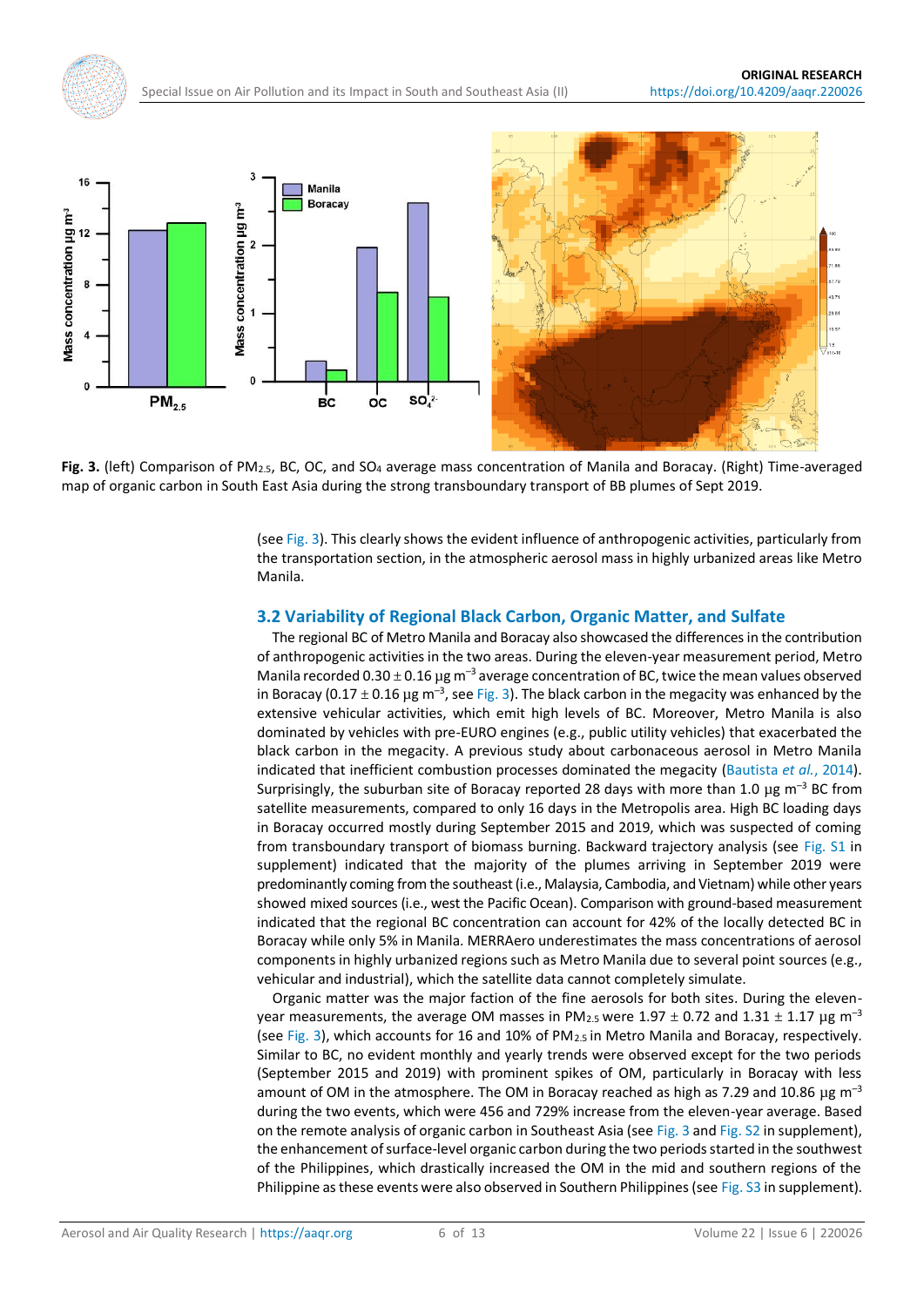The suspected source of high OM, as well as BC, was biomass burning, which is rampant in equatorial Southeast Asia between August to October. Most of the fire spots in SEA were shrubland and forest fire, which accounted for more than 75% of the biomass burning events [\(Yin, 2020\)](#page-12-11). This was further attenuated by the general wind circulation occurring during this period. During the wet season, the southwest monsoon ("*Habagat*") brings winds that typically originate from equatorial SEA countries with frequent occurrence of biomass burning events [\(Matsumoto](#page-11-13) *et al.*, 2020).

As indicated earlier, sulfate had a substantial mass burden (22%) to the PM mass calculated in the megacity. In highly polluted environments such as China, the rapid transformation of  $SO_2$  to sulfate has an important contribution to severe haze conditions, even in cloud-free scenarios (Wang *et al.*[, 2016\)](#page-12-12). In Metro Manila, a linear relationship between the proxy of the sulfate formation, the molar ratio of SO<sub>4</sub><sup>2-</sup> and SO<sub>2</sub>, and PM<sub>2.5</sub> mass was observed as shown in Fig. 4. Even at relatively clean atmospheric conditions (PM<sub>2.5</sub>  $<$  50  $\mu$ g m<sup>-3</sup>) compared to China, the sulfate formation in the particle phase still influenced the formation and variability of fine aerosols of Metro Manila. In the megacity, photochemistry was one of the drivers of the formation of sulfate aerosols[. Fig. 4](#page-6-0) shows the diurnal profile of the proxy of the sulfate formation, which showcases the efficient transformation of SO<sup>2</sup> during noontime. Between 2010 and 2020, the average proxy value was 0.19  $\pm$  0.05, similar to a temperate city in China [\(Wang](#page-12-12) *et al.*, 2016). The SO<sub>4</sub>-SO<sub>2</sub> ratio reached a value of more than one between 11:00 to 15:00, highlighting the importance of gasphase oxidation of SO<sub>2</sub> by hydroxyl radical. Moreover, the monthly trends of the SO<sub>4</sub>-SO<sub>2</sub> ratio in [Fig. 4](#page-6-0) illustrate a bimodal feature, with evident enhancements between March to April and September to October. The first peak was attributed to the elevated photochemistry during the summer season, while atmospheric water content induced the formation of sulfate during the latter part of the year. Metro Manila experiences a rainy/wet season during the 2<sup>nd</sup> half of the

<span id="page-6-0"></span>

**Fig. 4.** Formation of sulfate aerosols in Metro Manila. (a) The ratio of sulfate to SO<sub>2</sub> binned to the aerosol mass concentration of PM2.5. The red star represents the average value per clustered mass concentration while the dotted line is the best fit line of the average PM mass and SO<sub>4</sub>-SO<sub>2</sub> ratio. (b) Diurnal profile of the proxy of transformation of SO<sub>2</sub>. (c) The monthly trend of the SO<sub>4</sub>-SO<sub>2</sub> ratio during the eleven-year measurement. (d) Relative humidity in Manila. Note that the y-axis starts at 80%. The shaded regions in plots (b)–(d) are standard deviations.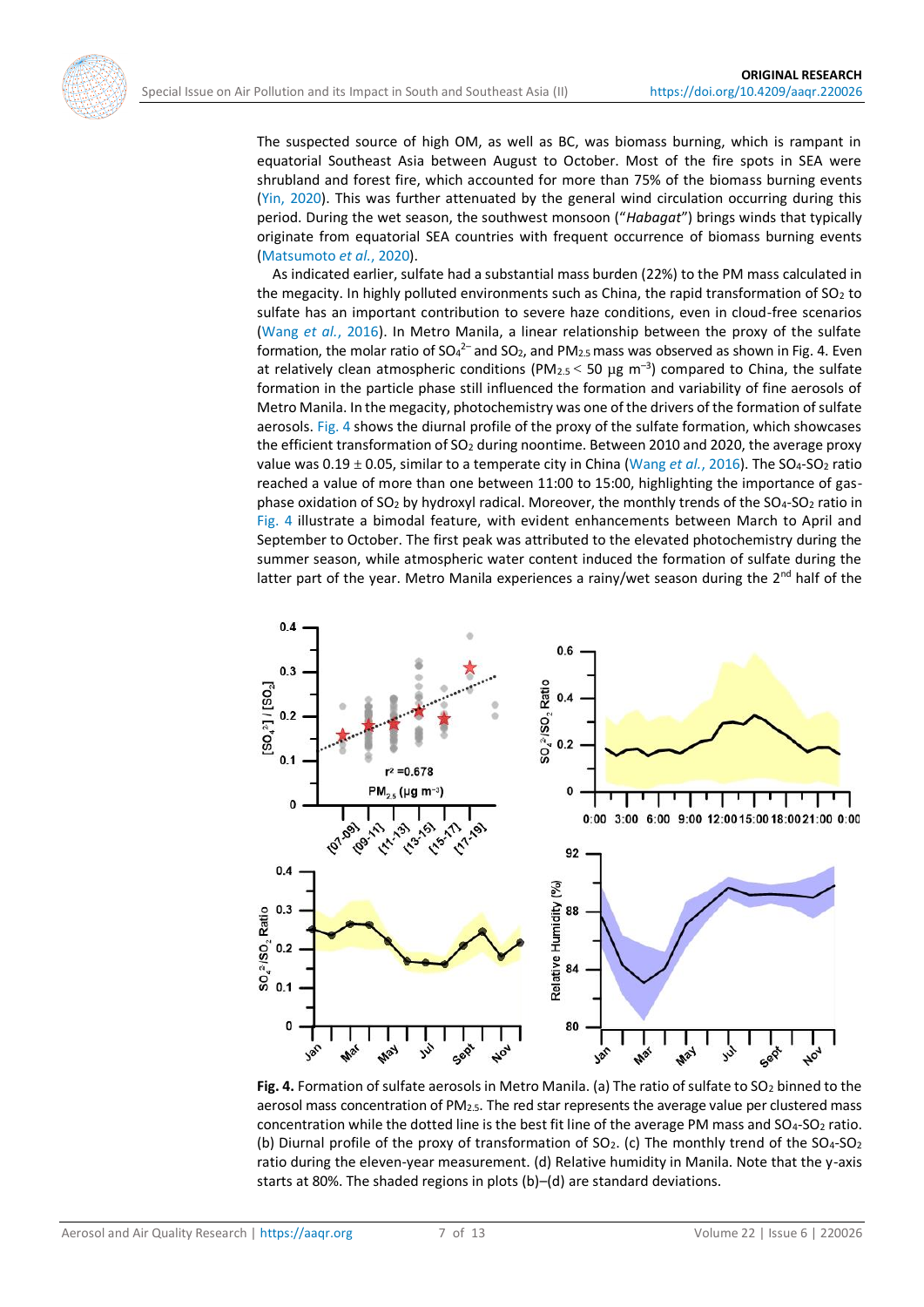year, supported by the trend of R.H. given in [Fig. 4.](#page-6-0) High aerosol liquid water content induces multiphase oxidation of SO<sup>2</sup> in aerosol particles [\(Cheng](#page-10-16) *et al.*, 2016; Liu *et al.*[, 2021\)](#page-11-14), which explains the enhancement of both the  $SO<sub>2</sub>-SO<sub>4</sub>$  ratio and sulfate concentration. For Boracay, a consistent value of more than unity (Ave. =  $1.95 \pm 1.32$ ) was recorded throughout the year, which was attributed to the interference of marine sulfate generated from sea spray events.

### **3.3 Characterization of Key Sources: Biomass Burning vs. Anthropogenic Emissions**

The surface concentrations of OM and  $SO_4$  from MERRAero were previously utilized for PM<sub>2.5</sub> source attribution [\(Saunders and Waugh, 2015\)](#page-11-10). The ratio of the two aerosol components was used as a metric to identify the sources of aerosols, particularly in distinguishing emissions from anthropogenic and biomass burning sources. Metro Manila and Boracay, even both are urbanized areas, had dissimilar source profiles based on the ratio of OM and SO4. The megacity recorded an average ratio of  $0.77 \pm 0.20$ , while Boracay had a mean value close to unity (1.06  $\pm$  0.55). The urbanized island had 48 months with values greater than one throughout the measurement period, which accounted for 37% of the study period. On the other hand, Manila had fewer months (14) with ratios exceeding 1.0 due to elevated sulfate aerosol mass concentration. The ratios indicate that the anthropogenic emissions, particularly vehicular emission, dominated the sources of aerosol in Metro Manila, in contrast, equal contributions from human-related activities and biomass burning (e.g., forest fire) sources influenced the variability of PM in Boracay. The monthly trend of OM–SO<sup>4</sup> of Boracay and Metro Manila in [Fig. 5](#page-7-0) demonstrates the evident influence of biomass burning between August and October, particularly for Boracay with seven months with ratios above 2.0 that typically occurred during these months. Furthermore, the max values of the OM–SO<sup>4</sup> ratio of Boracay occurred during September 2015 (3.67) and 2019 (4.20), which coincided with months that were suspected to be highly impacted by biomass burning events generated from equatorial SEA countries.

Integrated filter-based analysis using multi-wavelength absorption black carbon instrument can distinguish vehicle and biomass burning sources, which can be compared with  $OM-SO<sub>4</sub>$  ratio from MERRAero. More information regarding the MABI's instrument design, function, and interpretation of BC data from the measurement of filters is discussed elsewhere [\(Manohar](#page-11-15) *et al.*[, 2021\)](#page-11-15). During the field measurement, the MABI estimated an average concentration of 9.2  $\pm$ 3.2 (Metro Manila) and 2.0  $\pm$  2.2 µg m<sup>-3</sup> (Boracay) of BC attributed to vehicle emissions (BC<sub>vehicular</sub>). On the other hand,  $0.134 \pm 0.30$  and  $0.53 \pm 0.42$   $\mu$ g m<sup>-3</sup> of BC of the metropolis and tourist spot

<span id="page-7-0"></span>

**Fig. 5.** (left) Comparison of mean OM–SO<sup>4</sup> ratio of Manila (blue) and Boracay(green) in the last 11 years. The error bar is given by the confidence interval at 95%. (Right) Average monthly profile of OM–SO<sup>4</sup> ratio of the two sites. The red line indicates the unity (one) value which indicates an equal contribution of biomass burning and anthropogenic sources. The yellow shaded region highlights the months with extensive transboundary biomass burning pollution from other SEA countries.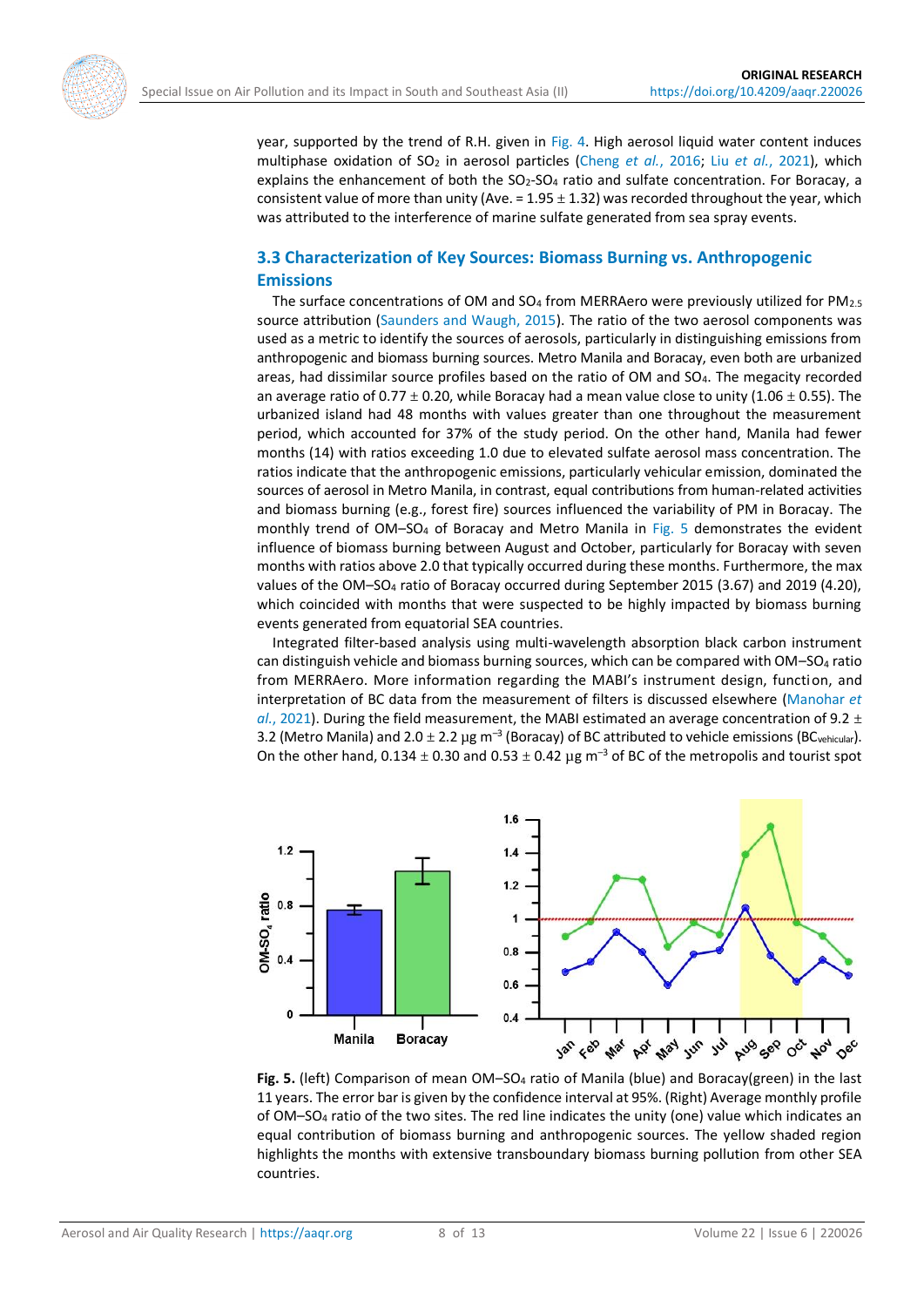originated from biomass burning (BCbiomass burning) based on the differentiation of MABI. The median ratio between the vehicle and BB emissions (ratio = BCvehicular/BCbiomass burning) were 9181 and 3.8 for Metro Manila and Boracay (see supplement for data basis of the median ratios), which highlights the comparable contribution of BB and the transportation sector in the Boracay while vehicle emissions dominated Manila. This is consistent with the results from the ratio of OM and SO<sup>4</sup> in Boracay with a mean ratio value of unity. Clearly, the MERRAero can efficiently simulate the regional mass concentration of surface fine particulate matter and its speciated components based on the comparison with conventional integrated filter analyses.

# **4 ATMOSPHERIC IMPLICATION AND CONCLUSION**

Long-term trends of the surface-level fine atmospheric aerosol of two important tropical urban areas in the Philippines with varying atmospheric conditions and pollutant sources were characterized using reconstructed PM2.5 mass from the individual concentrations of PM components generated using NASA's MERRAero. The variabilities of the regional black carbon, sulfate, and organic matter during the eleven-year measurement were also probed to understand the differences of the sources and formation pathway of PM in Manila and Boracay.

The average simulated mass concentrations of  $PM_{2.5}$  in the two sites were comparable  $({\sim}12 \ \mu g \ \text{m}^{-3})$ , which underestimated the measurements using the traditional integrated PM filter technique by at least 50%. The absence of the particulate nitrate in the MERRAero modeling procedure was one of the primary reasons, which should be integrated to fully describe the regional PM mass particularly in urban regions with high emission and production of  $NO<sub>x</sub>$ . Furthermore, fine aerosol was higher during the wet season in Manila, which was in contrast with the precipitation effect on the removal of air pollutants. Transboundary plumes containing traces from combustion processes and frequent occurrence of the tropical cyclones during the 2<sup>nd</sup> half of the year exceeded the aerosol sink due to wet deposition.

Even with similar PM2.5 concentrations, Manila and Boracay each had unique aerosol component distributions, which reflect the difference in the sources of the pollutants in these regions. The atmospheric aerosols in the nation's capital had a strong contribution from sulfate aerosols (22%) due to rampant industrial and vehicle emissions, while only 10% of the mass of PM<sub>2.5</sub> in the wellrecognized tourist spot was attributed to SO4. This was complemented by the black carbon level in Metro Manila, which was twice the concentration of the observed BC mass in Boracay. The abundance of vehicles (e.g., public utility jeepneys) equipped with pre-EURO engines emit a substantial amount of BCs and other pollutants that pose detrimental health risks, especially to people frequently exposed to vehicle emissions (e.g. traffic enforcers).

Organic matter concentrations in both sites were also a prominent component of fine aerosols (> 10%), particularly in Boracay during transboundary transport of biomass burning pollutants from equatorial SEA countries. Two exceptional cases of extreme enhancement of OM ( $> 8 \mu g m^{-3}$ ) were recorded in Boracay, which were both attributed to the biomass burning events from equatorial SEA countries and some parts of the southern Philippines (i.e., Mindanao). The dominant wind pattern (southwest monsoon) during the wet season also facilitated the efficient transport of OM.

The source of the sulfate aerosols was also probed based on the proxy factor for the transformation of  $SO_2$  to sulfate. The average ratio of sulfate to  $SO_2$  in Boracay was above unity, which highlights other relevant sources of sulfate (i.e., sea spray) while close to 20% of SO<sub>2</sub> in the Manila was converted sulfate aerosols. The conversion of  $SO<sub>2</sub>$  to sulfate in Metro Manila showed a bimodal distribution. The enhancement during the first half of the year was accounted to the elevated photochemistry during the high temperature of the summer season. The humid conditions during the  $2^{nd}$  half of the year (R.H.  $>$  90%) induced the multiphase oxidation of SO<sub>2</sub>, which was an integral component of haze events observed in polluted cities like Beijing. More work should be focused on the formation of sulfate aerosols to curb the level of fine aerosols in highly urbanized regions like Manila

The ratio of organic matter and sulfate was utilized to assess the dominant source of the pollutants, either biomass burning or anthropogenic emissions. Boracay reported an average value of one, which indicates the mixed contribution of two sources in the tourist spot. On the other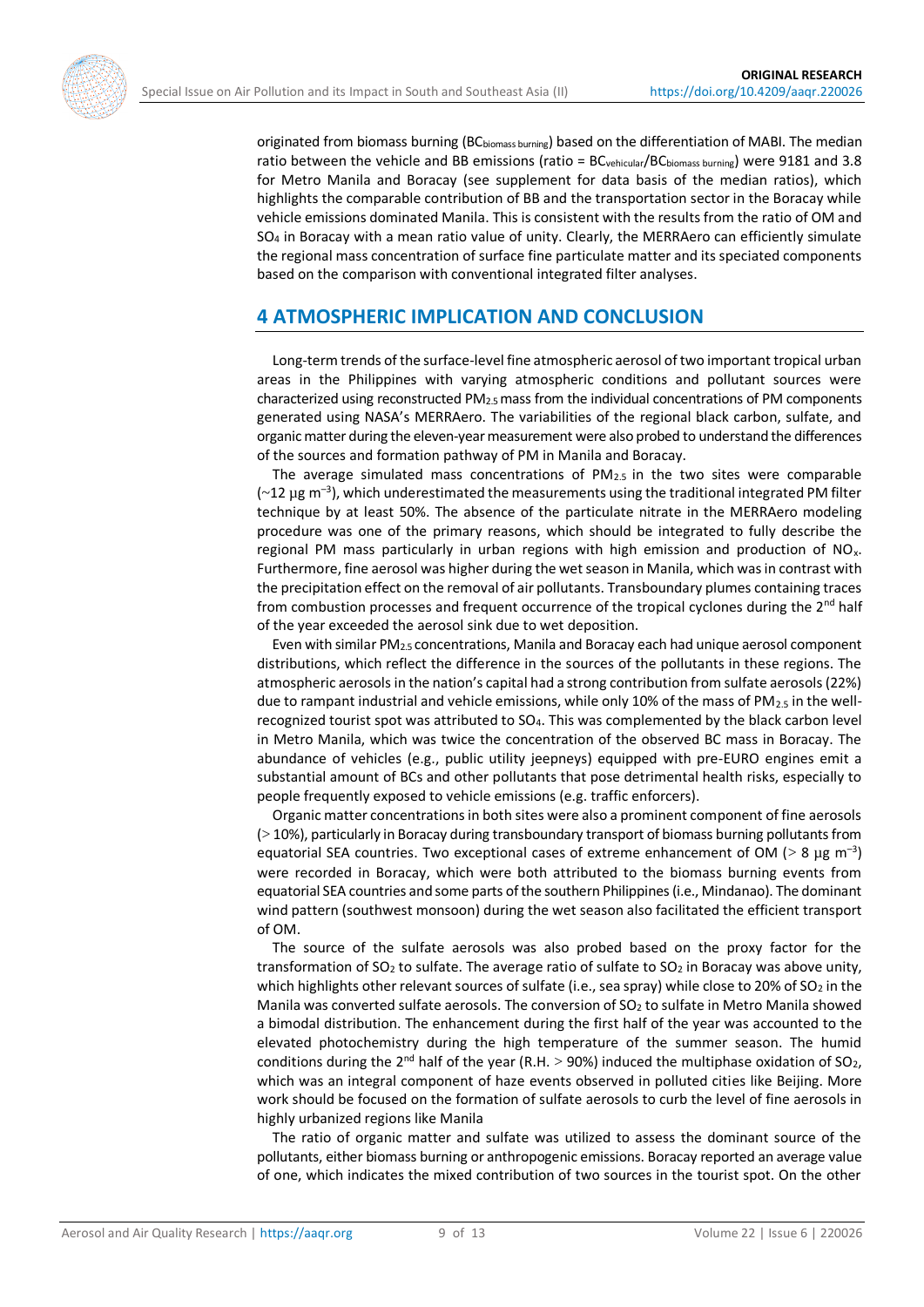hand, Metro Manila had a mean ratio of 0.7, signifying the evident influence of human-related activities (e.g., vehicular emissions) in the Metropolis region. The OM–SO<sup>4</sup> ratio also stressed the occurrence of biomass burning events. For instance, the transboundary biomass burning observed in Boracay in September 2015 and 2019 recorded a value of more than 3.5, which was thrice the average ratio, evidently showing the effectivity of the simple factor in capturing the changes in atmospheric pollutant conditions. This was complemented with the multiwavelength analysis of BC that revealed the prevailing role of vehicle emissions in Manila while smoke from biomass burning had a comparable influence in Boracay. Overall, the long-term trend analysis of PM in Manila and Boracay showcased the different sources of pollutants and atmospheric conditions in two regions, which require unique approaches to reduce the exposure to harmful PM components. Furthermore, the results presented here underscore the effectivity of MERRAero in simulating the ground level conditions of regional atmospheric aerosols although new developments should be implemented to effectively capture the absolute concentration of PM (e.g., simulation of NO<sub>3</sub> aerosols).

# **ACKNOWLEDGEMENT**

The authors are very grateful to the National Research Council of the Philippines (NRCP) and the Department of Environment and Natural Resources - Environmental Management Bureau (DENR-EMB) for supporting the ground-based measurements in Boracay and Valenzuela. The authors also acknowledge the NOAA Air Resources Laboratory (ARL) for the providing the HYSPLIT transport and dispersion model and READY website [\(https://www.ready.noaa.gov\)](https://www.ready.noaa.gov/) used in this publication. We want to thank the mission scientists and Principal Investigators of NASA who provided the satellite and assimilated data used in this research effort.

## **ADDITIONAL INFORMATION AND DECLARATIONS**

#### **Conflict of Interest**

The authors declare no conflict of interest.

#### **Data Availability**

The data that support the findings of this study are available upon reasonable request from the corresponding author.

#### **Author Contributions**

*Conceptualization:* Christian Mark Salvador, Angel T. Bautista VII, Raymond J. Sugcang, and Preciosa Corazon B. Pabroa; *Data Curation, Formal Analysis and Investigation:* Christian Mark G. Salvador, Iara Chantrelle Coronel, Angel T. Bautista VII, Rey Y. Capangpangan, Preciosa Corazon B. Pabroa; *Funding Acquisition:* Christian Mark Salvador, Mark Anthony M. Lavapiez, Rey Y. Capangpangan, Preciosa Corazon B. Pabroa; *Investigation, Writing- Original draft preparation:* Christian Mark Salvador, Angel T. Bautista VII and Preciosa Corazon B. Pabroa; *Writing-Reviewing and Editing:* All authors reviewed the manuscript and provided comments.

#### **Supplementary Material**

Supplementary material for this article can be found in the online version at [https://doi.](https://doi.org/10.4209/aaqr.220026) [org/10.4209/aaqr.220026](https://doi.org/10.4209/aaqr.220026)

#### **REFERENCES**

- <span id="page-9-1"></span>Acker, J.G., Leptoukh, G. (2007). Online analysis enhances use of NASA Earth science data. Eos Trans. AGU 88, 14–17. <https://doi.org/10.1029/2007EO020003>
- <span id="page-9-0"></span>Ahanchian, M., Biona, J.B.M. (2014). Energy demand, emissions forecasts and mitigation strategies modeled over a medium-range horizon: The case of the land transportation sector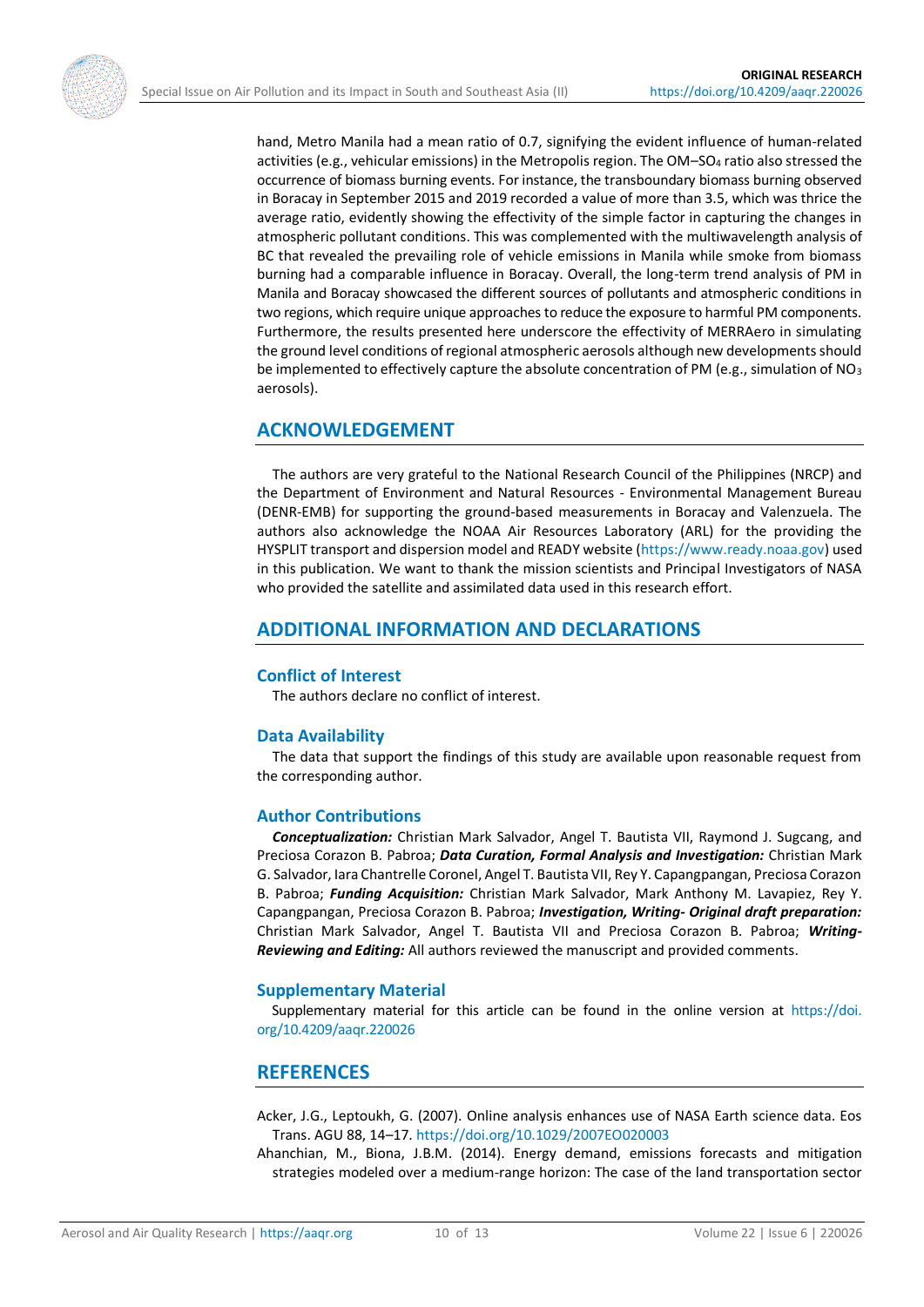

- <span id="page-10-15"></span>Bautista, A.T., Pabroa, P.C.B., Santos, F.L., Racho, J.M.D., Quirit, L.L. (2014). Carbonaceous particulate matter characterization in an urban and a rural site in the Philippines. Atmos. Pollut. Res. 5, 245–252. <https://doi.org/10.5094/APR.2014.030>
- <span id="page-10-12"></span>Berrick, S.W., Leptoukh, G., Farley, J.D., Hualan, R. (2009). Giovanni: A web service workflowbased data visualization and analysis system. IEEE Trans. Geosci. Remote Sens. 47, 106–113. <https://doi.org/10.1109/TGRS.2008.2003183>
- <span id="page-10-10"></span>Buchard, V., da Silva, A.M., Randles, C.A., Colarco, P., Ferrare, R., Hair, J., Hostetler, C., Tackett, J., Winker, D. (2016). Evaluation of the surface PM<sub>2.5</sub> in Version 1 of the NASA MERRA Aerosol Reanalysis over the United States. Atmos. Environ. 125, 100–111. [https://doi.org/10.1016/j.](https://doi.org/10.1016/j.atmosenv.2015.11.004) [atmosenv.2015.11.004](https://doi.org/10.1016/j.atmosenv.2015.11.004)
- <span id="page-10-7"></span>Chen, J., Li, C., Ristovski, Z., Milic, A., Gu, Y., Islam, M.S., Wang, S., Hao, J., Zhang, H., He, C., Guo, H., Fu, H., Miljevic, B., Morawska, L., Thai, P., Lam, Y.F., Pereira, G., Ding, A., Huang, X., Dumka, U.C. (2017). A review of biomass burning: Emissions and impacts on air quality, health and climate in China. Sci. Total Environ. 579, 1000–1034. [https://doi.org/10.1016/j.scitotenv.](https://doi.org/10.1016/j.scitotenv.2016.11.025) [2016.11.025](https://doi.org/10.1016/j.scitotenv.2016.11.025)
- <span id="page-10-16"></span>Cheng, Y., Zheng, G., Wei, C., Mu, Q., Zheng, B., Wang, Z., Gao, M., Zhang, Q., He, K., Carmichael, G., Pöschl, U., Su, H. (2016). Reactive nitrogen chemistry in aerosol water as a source of sulfate during haze events in China. Sci. Adv. 2, e1601530. <https://doi.org/10.1126/sciadv.1601530>
- <span id="page-10-13"></span>Chow, E.C.H., Li, R.C.Y., Zhou, W. (2018). Influence of tropical cyclones on Hong Kong air quality. Adv. Atmos. Sci. 35, 1177–1188. <https://doi.org/10.1007/s00376-018-7225-4>
- <span id="page-10-5"></span>Duarte, R.M.B.O., Duarte, A.C. (2020). Urban atmospheric aerosols: sources, analysis, and effects. Atmosphere 11, 1221. <https://doi.org/10.3390/atmos11111221>
- <span id="page-10-6"></span>Guo, S., Hu, M., Peng, J., Wu, Z., Zamora, M.L., Shang, D., Du, Z., Zheng, J., Fang, X., Tang, R., Wu, Y., Zeng, L., Shuai, S., Zhang, W., Wang, Y., Ji, Y., Li, Y., Zhang, A.L., Wang, W., Zhang, F., Zhao, J., Gong, X., Wang, C., Molina, M.J., Zhang, R. (2020). Remarkable nucleation and growth of ultrafine particles from vehicular exhaust. PNAS 117, 3427–3432[. https://doi.org/10.1073/pnas.](https://doi.org/10.1073/pnas.1916366117) [1916366117](https://doi.org/10.1073/pnas.1916366117)
- <span id="page-10-3"></span>Hallquist, M., Munthe, J., Hu, M., Wang, T., Chan, C.K., Gao, J., Boman, J., Guo, S., Hallquist, A.M., Mellqvist, J., Moldanova, J., Pathak, R.K., Pettersson, J.B.C., Pleijel, H., Simpson, D., Thynell, M. (2016). Photochemical smog in China: Scientific challenges and implications for air-quality policies. Natl. Sci. Rev. 3, 401–403. <https://doi.org/10.1093/nsr/nww080>
- <span id="page-10-0"></span>Hamanaka, R.B., Mutlu, G.M. (2018). Particulate matter air pollution: Effects on the cardiovascular system. Front. Endocrinol. 9, 680. <https://doi.org/10.3389/fendo.2018.00680>
- <span id="page-10-2"></span>Han, S., Bian, H., Zhang, Y., Wu, J., Wang, Y., Tie, X., Li, Y., Li, X., Yao, Q. (2012). Effect of aerosols on visibility and radiation in spring 2009 in Tianjin, China. Aerosol Air Qual. Res. 12, 211–217. <https://doi.org/10.4209/aaqr.2011.05.0073>
- <span id="page-10-9"></span>He, X., Huang, X.H.H., Chow, K.S., Wang, Q., Zhang, T., Wu, D., Yu, J.Z. (2018). Abundance and sources of phthalic acids, benzene-tricarboxylic acids, and phenolic acids in  $PM_{2.5}$  at urban and suburban sites in southern China. ACS Earth Space Chem. 2, 147–158. [https://doi.org/10.1021/](https://doi.org/10.1021/acsearthspacechem.7b00131) [acsearthspacechem.7b00131](https://doi.org/10.1021/acsearthspacechem.7b00131)
- <span id="page-10-4"></span>Kalisa, E., Archer, S., Nagato, E., Bizuru, E., Lee, K., Tang, N., Pointing, S., Hayakawa, K., Lacap-Bugler, D. (2019). Chemical and biological components of urban aerosols in Africa: Current status and knowledge gaps. Int. J. Environ. Res. Public Health 16, 941. [https://doi.org/10.3390/](https://doi.org/10.3390/ijerph16060941) [ijerph16060941](https://doi.org/10.3390/ijerph16060941)
- <span id="page-10-1"></span>Kim, K.H., Kabir, E., Kabir, S. (2015). A review on the human health impact of airborne particulate matter. Environ. Int. 74, 136–143. <https://doi.org/10.1016/j.envint.2014.10.005>
- <span id="page-10-8"></span>Kong, X., Salvador, C.M., Carlsson, S., Pathak, R., Davidsson, K.O., Le Breton, M., Gaita, S.M., Mitra, K., Hallquist, Å.M., Hallquist, M., Pettersson, J.B.C. (2021). Molecular characterization and optical properties of primary emissions from a residential wood burning boiler. Sci. Total Environ. 754, 142143. <https://doi.org/10.1016/j.scitotenv.2020.142143>
- <span id="page-10-11"></span>Limates, V., Cuevas, V., Tajolosa, M.A., Benigno, E. (2016). Phytoplankton abundance and distribution in selected sites of Boracay Island, Malay, Aklan, Central Philippines. J. Environ. Sci. Manage. 1–14. [https://doi.org/10.47125/jesam/2016\\_sp2/01](https://doi.org/10.47125/jesam/2016_sp2/01)
- <span id="page-10-14"></span>Lin, C.Y., Sheng, Y.F., Chen, W.C., Chou, C.C.K., Chien, Y.Y., Chen, W.M. (2021). Air quality deterioration episode associated with a typhoon over the complex topographic environment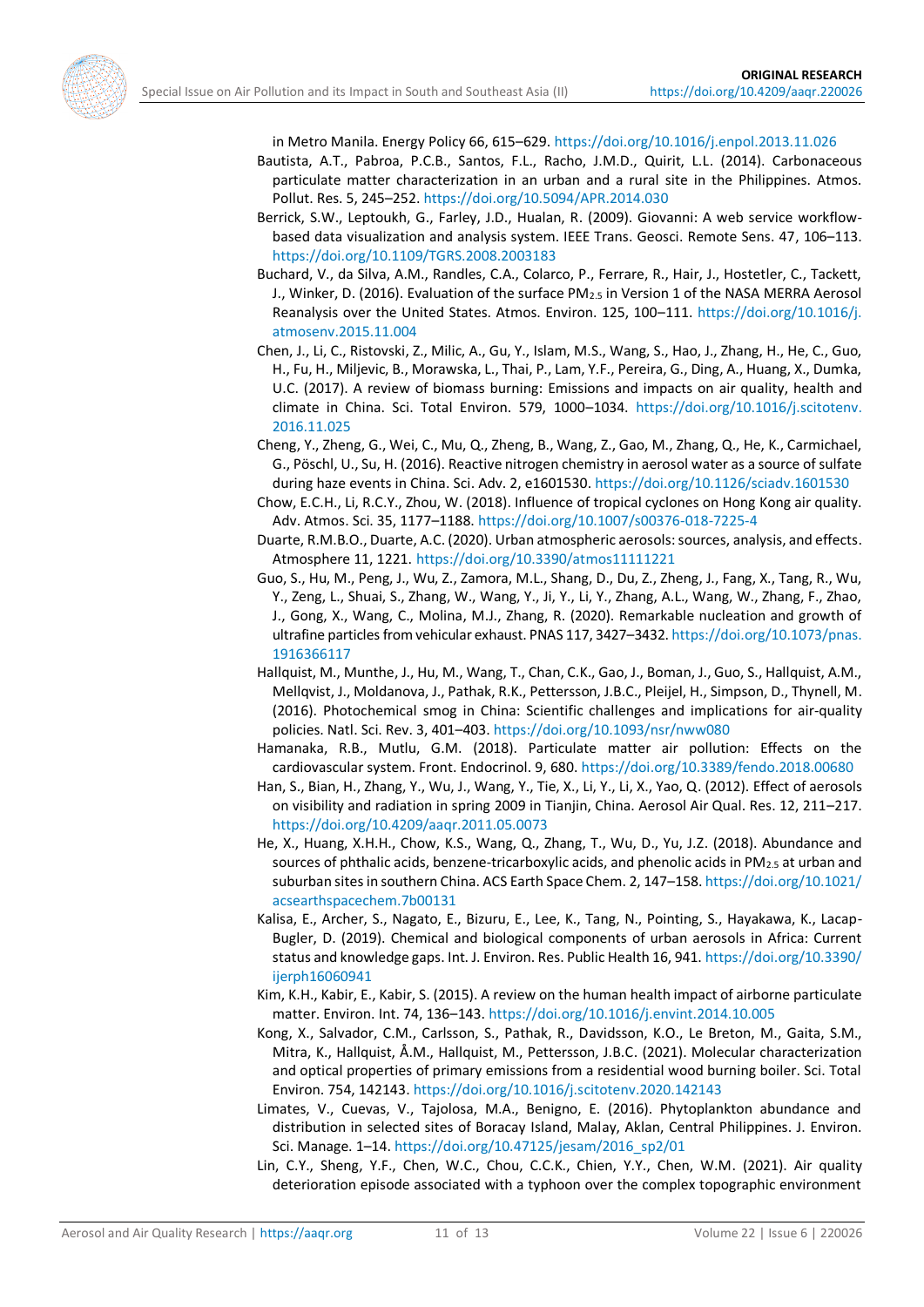<span id="page-11-14"></span><span id="page-11-5"></span>

in central Taiwan. Atmos. Chem. Phys. 21, 16893–16910. [https://doi.org/10.5194/acp-21-](https://doi.org/10.5194/acp-21-16893-2021) [16893-2021](https://doi.org/10.5194/acp-21-16893-2021)

- Liu, T., Chan, A.W.H., Abbatt, J.P.D. (2021). Multiphase oxidation of sulfur dioxide in aerosol particles: Implications for sulfate formation in polluted environments. Environ. Sci. Technol. 55, 4227–4242. <https://doi.org/10.1021/acs.est.0c06496>
- Mahesh, B., Rama, B.V., Spandana, B., Sarma, M.S.S.R.K.N., Niranjan, K., Sreekanth, V. (2019). Evaluation of MERRAero PM2.5 over Indian cities. Adv. Space Res. 64, 328–334. [https://doi.org/](https://doi.org/10.1016/j.asr.2019.04.026) [10.1016/j.asr.2019.04.026](https://doi.org/10.1016/j.asr.2019.04.026)
- <span id="page-11-15"></span>Manohar, M., Atanacio, A., Button, D., Cohen, D. (2021). MABI - A multi-wavelength absorption black carbon instrument for the measurement of fine light absorbing carbon particles. Atmos. Pollut. Res. 12, 133–140. <https://doi.org/10.1016/j.apr.2021.02.009>
- <span id="page-11-1"></span>Martínez-Cinco, M., Santos-Guzmán, J., Mejía-Velázquez, G. (2016). Source apportionment of PM2.5 for supporting control strategies in the Monterrey Metropolitan Area, Mexico. J. Air Waste Manage. Assoc. 66, 631–642. <https://doi.org/10.1080/10962247.2016.1159259>
- <span id="page-11-13"></span>Matsumoto, J., Olaguera, L.M.P., Nguyen-Le, D., Kubota, H., Villafuerte II, M.Q. (2020). Climatological seasonal changes of wind and rainfall in the Philippines. Int. J. Climatol. 40, 4843–4857. <https://doi.org/10.1002/joc.6492>
- <span id="page-11-6"></span>Navinya, C.D., Vinoj, V., Pandey, S.K. (2020). Evaluation of PM2.5 surface concentrations simulated by NASA's MERRA version 2 aerosol reanalysis over India and its relation to the air quality index. Aerosol Air Qual. Res. 20, 1329–1339. <https://doi.org/10.4209/aaqr.2019.12.0615>
- <span id="page-11-2"></span>Pabroa, P.C., Santos, F.L., Morco, R.P., D. Racho, J.M., Bautista Vii, A.T., D. Bucal, C.G. (2011). Receptor modeling studies for the characterization of air particulate lead pollution sources in Valenzuela sampling site (Philippines). Atmos. Pollut. Res. 2, 213–218. [https://doi.org/](https://doi.org/10.5094/APR.2011.027) [10.5094/APR.2011.027](https://doi.org/10.5094/APR.2011.027)
- <span id="page-11-12"></span>Prados, A.I., Leptoukh, G., Lynnes, C., Johnson, J., Rui, H., Chen, A., Husar, R.B. (2010). Access, visualization, and interoperability of air quality remote sensing data sets via the Giovanni online tool. IEEE J. Sel. Top. Appl. Earth Obs. Remote Sens. 3, 359–370. [https://doi.org/](https://doi.org/10.1109/JSTARS.2010.2047940) [10.1109/JSTARS.2010.2047940](https://doi.org/10.1109/JSTARS.2010.2047940)
- <span id="page-11-7"></span>Provençal, S., Buchard, V., da Silva, A.M., Leduc, R., Barrette, N. (2017a). Evaluation of PM surface concentrations simulated by Version 1 of NASA's MERRA Aerosol Reanalysis over Europe. Atmos. Pollut. Res. 8, 374–382.<https://doi.org/10.1016/j.apr.2016.10.009>
- <span id="page-11-8"></span>Provençal, S., Buchard, V., da Silva, A.M., Leduc, R., Barrette, N., Elhacham, E., Wang, S.H. (2017b). Evaluation of  $PM<sub>2.5</sub>$  surface concentration simulated by Version 1 of the NASA's MERRA aerosol reanalysis over Israel and Taiwan. Aerosol Air Qual. Res. 17, 253–261. <https://doi.org/10.4209/aaqr.2016.04.0145>
- <span id="page-11-11"></span>Rith, M., Roquel, K.I.D.Z., Lopez, N.S.A., Fillone, A.M., Biona, J.B.M.M. (2020). Towards more sustainable transport in Metro Manila: A case study of household vehicle ownership and energy consumption. Transp. Res. Interdiscip. Perspect. 6, 100163. [https://doi.org/10.1016/j.](https://doi.org/10.1016/j.trip.2020.100163) [trip.2020.100163](https://doi.org/10.1016/j.trip.2020.100163)
- <span id="page-11-4"></span>Salvador, C.M., Ho, T.T., Chou, C.C.K., Chen, M.J., Huang, W.R., Huang, S.H. (2016). Characterization of the organic matter in submicron urban aerosols using a Thermo-Desorption Proton-Transfer-Reaction Time-of-Flight Mass Spectrometer (TD-PTR-TOF-MS). Atmos. Environ. 140, 565–575. <http://dx.doi.org/10.1016/j.atmosenv.2016.06.029>
- <span id="page-11-3"></span>Salvador, C.M.G., Tang, R., Priestley, M., Li, L., Tsiligiannis, E., Le Breton, M., Zhu, W., Zeng, L., Wang, H., Yu, Y., Hu, M., Guo, S., Hallquist, M. (2021). Ambient nitro-aromatic compounds – biomass burning versus secondary formation in rural China. Atmos. Chem. Phys. 21, 1389– 1406. <https://doi.org/10.5194/acp-21-1389-2021>
- <span id="page-11-9"></span>Salvador, C.M., Alindajao, A.D., Burdeos, K.B., Lavapiez, M.A., Yee, J.R., Vii, A.T.B., Pabroa, P.C.B., Capangpangan, R.Y. (2022). Assessment of impact of meteorology and precursor in long-term trends of PM and ozone in a tropical city. Aerosol Air Qual. Res. 22, 210269. [https://doi.org/](https://doi.org/10.4209/aaqr.210269) [10.4209/aaqr.210269](https://doi.org/10.4209/aaqr.210269)
- <span id="page-11-10"></span>Saunders, R.O., Waugh, D.W. (2015). Variability and potential sources of summer  $PM_{2.5}$  in the Northeastern United States. Atmos. Environ. 117, 259–270. [https://doi.org/10.1016/j.](https://doi.org/10.1016/j.atmosenv.2015.07.007) [atmosenv.2015.07.007](https://doi.org/10.1016/j.atmosenv.2015.07.007)
- <span id="page-11-0"></span>Seinfeld, J., Pandis, S. (2016). Atmospheric Chemistry and Physics: From Air pollution to Climate Change, 3rd Edition ed. John Wiley & Sons, New Jersey, USA.